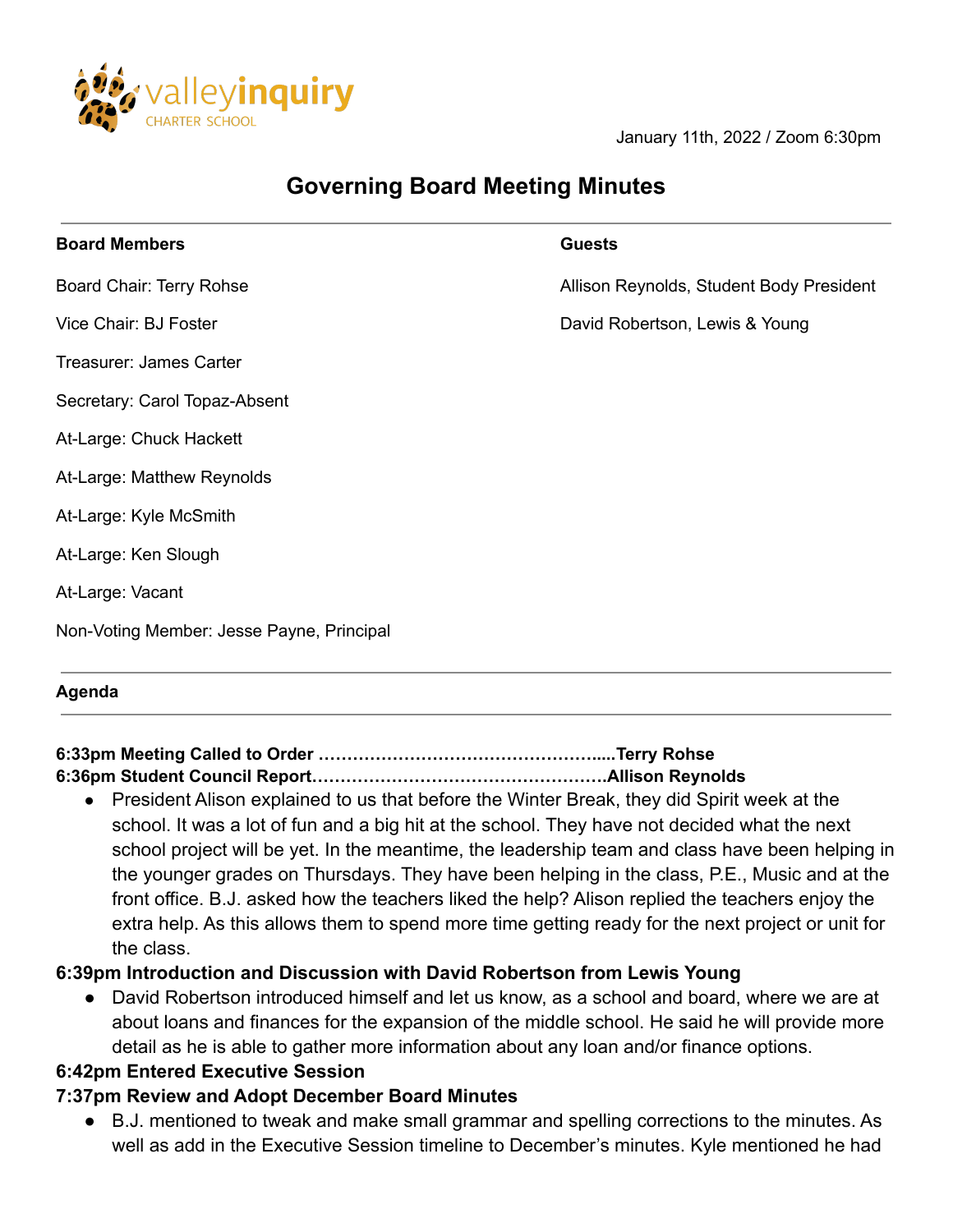provided this information, as well as each timeline in the meeting. Jesse mentioned the version we are reviewing is the one he shortened for Audit purposes. He said he will add this information back into the December minutes and fix any needed grammar or spelling corrections. With this mentioned, Terry motioned to adopt the minutes. B.J. accepted the December minutes with the written revisions that Jesse mentioned he would make. James 2<sup>nd</sup> that motion. Vote: 7 yes, 0 no. Unanimous decision. Carol was absent.

#### **7:39pm IB Report………………………………………………………………………….N/A**

- Taylor Tuepker was not present to provide a report. Melissa Colby is no longer helping with IB Reports or coordination.
- **7:40 pm Financial Report………………………………………………………………...James Carter**
	- James Carter described to us the changes in the financial report. He mentioned the 'Facilities' line item, in November, the funds went up and in 'Athletics' the funds went down in October. He also mentioned how we might have forgotten about  $5<sup>th</sup>$  Grade Outdoor School, which this expense was added into the report and is where the \$5200.00 is coming from in December. He said after reviewing the reports and checking the line item numbers, James and Mrs. Mary Campos had found duplicate transactions. He said there were 3 outstanding transactions removed which changed the report numbers for early in the year. Then found a duplicate transaction in November, which made changes to December's total in Liabilities and Equity.

## **7:49pm Principals Report……………………………………………………………….Jesse Payne**

- Jesse let us know COVID has spiked not just in the district, but here at the school as well. They had to send 12 students' home, due to one student being in close contact with the other students. He said the staff is doing well and they are all still taking the necessary precautions in keeping the school safe and healthy during this time.
- Jesse let us know the charter amendment has been completed and accepted by the district. Valley Inquiry is now in the property at 5774 Hazelgreen Rd NE, as long as our charter is valid. He was told our next renewal could be a 10-year renewal. Due to us renewing for the  $4<sup>th</sup>$  time successfully already.
- Jesse mentioned the paving and parking lot construction has been completed as of Monday January 10<sup>th</sup>, 2022. He said all the planned fixes for the parking lot are done and the driving area is smooth and amazing looking.
- Jesse said we are still waiting from our FYE'21 Audit Report. He said he will provide the report to the board once he has this information back.
- $\bullet$  Jesse asked to change next month's board meeting to Monday, February  $7<sup>th</sup>$ . We all agreed on this next month's meeting time and date.
- Jesse mentioned he has hired a new employee for LRC. He said she is awesome and is excited to get started at Valley Inquiry. She was initially hired as a charter employee, but with a transition in employment, she is current registered as a district employee.
- Jesse mentioned we need to make the decision tonight about whether to move forward with Blake the architect or hold off on expansion of the middle school (MYP). Terry made a motion to vote. James motioned on advising Blake to move forward with the next phase of the middle school expansion project. B.J. second the motion. Vote: 7 yes, 0 no, unanimous decision. Carol was absent.